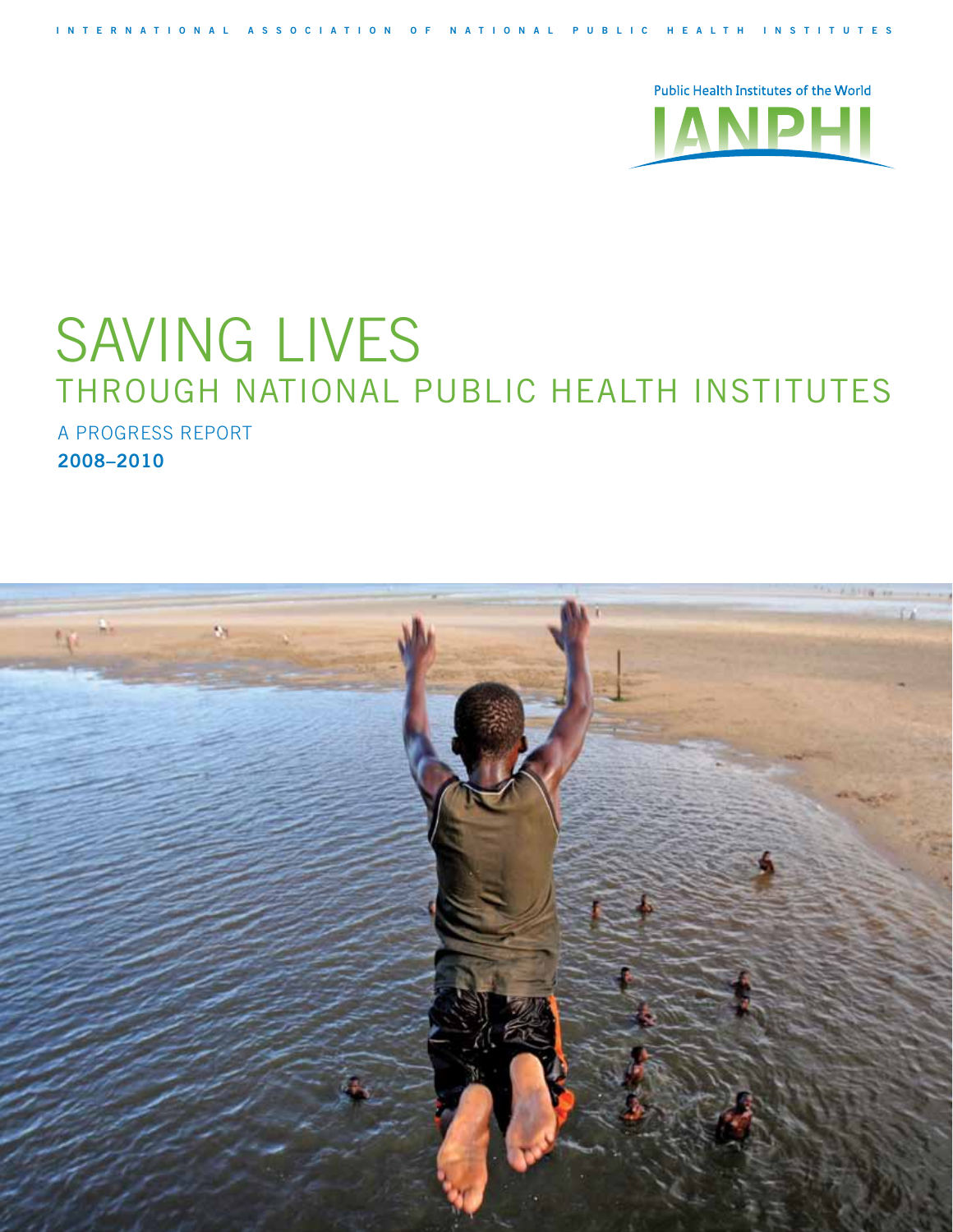# WHAT WE DO

**The International Association of National Public Health Institutes (IANPHI)**  links and strengthens the world's national public health institutes, boosting countries' capacity to identify and prevent health risks and ultimately save lives.

- IANPHI works with national governments, especially ministries of health, to create NPHIs or strengthen existing ones.
- We work with our members to improve critical public health functions, including disease surveillance, outbreak investigation and response, research to help inform policies and programs, and education and health promotion to achieve better health outcomes.
- We believe in developing a critical mass of capabilities to create stronger public health systems that can respond quickly to health threats.

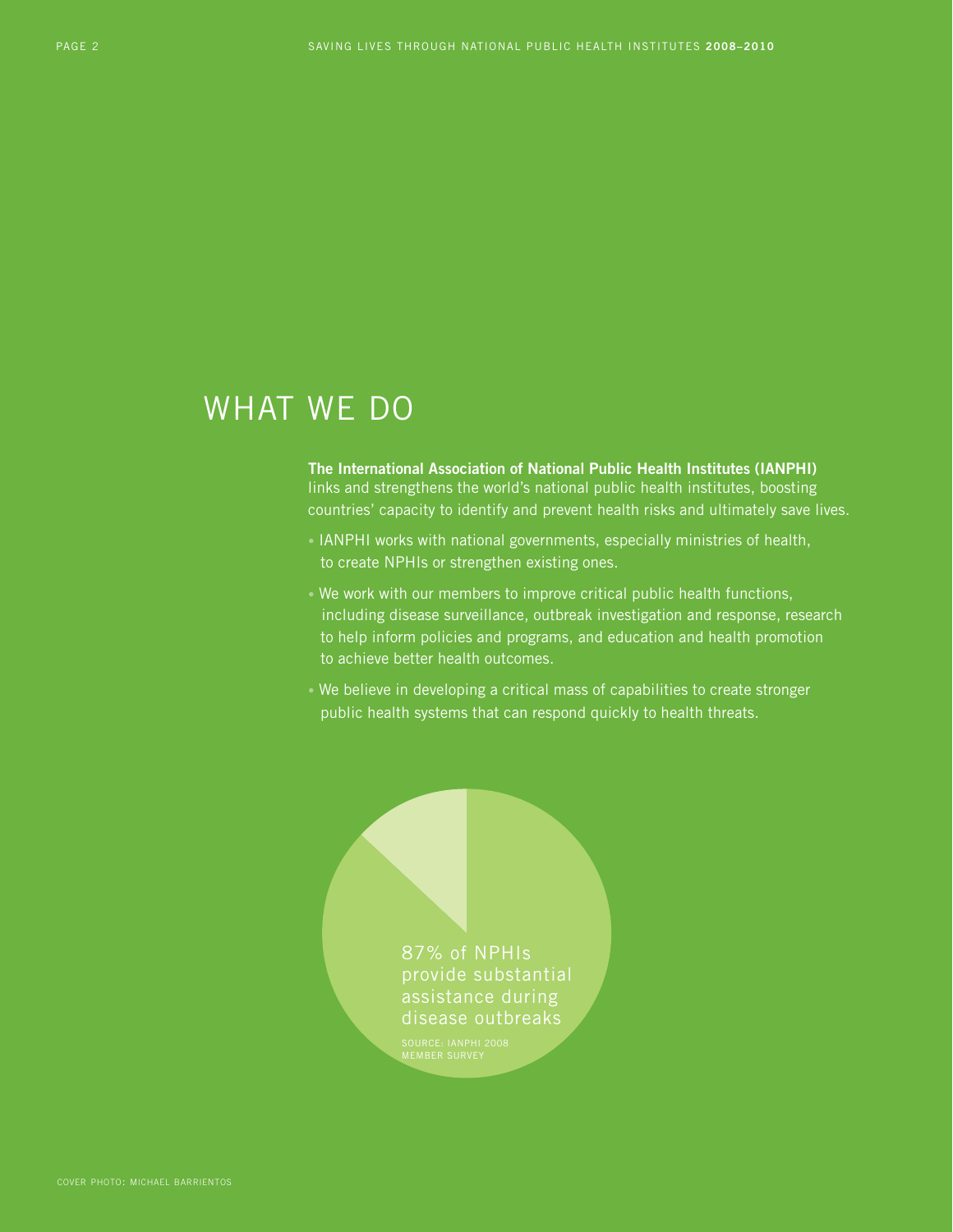### **Message from Jeffrey Koplan IANPHI President**



**Today IANPHI is a unique and robust link for international leaders who are addressing major public health concerns that cross all borders including H1N1, malaria, HIV-AIDS, and other infectious diseases as well as chronic diseases, tobacco use, food and waterborne illnesses, and the aftermath of disasters.**  When I was director of the U.S. CDC, public health leaders from other countries often would come to us and say, "Tell me more about CDC. We want to set up something similar." They wanted to know how we were structured, what was our budget, what our labs did, and how we tracked and responded to diseases. But there were many differences from country to country—disparities in resources, cultural differences, disease and health issue differences—and the U.S. model was either unattainable or inappropriate for many other countries. After discussion with my colleague Pekka Puska, who directs Finland's National Institute for Health and Welfare and has had a similar experience, we decided to form a consortium of people who were interested in setting up CDC-like institutes in their countries or strengthening their existing national public health institutes. Through this network, they could meet with colleagues, share different ways of doing business, compare organization structures and funding, talk about how to find and keep qualified people, and help devise strategies that best fit their countries and resources.

The rest is history. Four years ago, the Bill and Melinda Gates Foundation provided generous funding—\$20 million—to create the International Association of National Public Health Institutes—an unprecedented global network of directors of public health institutes who work together to improve health outcomes worldwide.

I am happy to report that almost 70 institutes have joined this advocacy, networking, and capacity-strengthening effort. Our member institutes vary in size and spectrum of activities. They span the globe, from Brazil's FIOCRUZ to the UK's Health Protection Agency, South Africa's National Institute for Communicable Diseases, and the China CDC. These science-based institutes provide core public health functions that address health challenges and improve health security both within and beyond their borders.

Our institute directors generously share a wealth of public health insight and practical solutions that hold promise for a healthier world. Individually, they lead their countries' efforts to protect and improve health. Collectively, they comprise a unique global resource for strengthening national public health capacity and diminishing vulnerabilities around the world.

In future years, IANPHI will continue to forge partnerships between countries, build our mentorship program, and help strengthen and sustain the capacity of low-resource countries to handle health threats by using a strategic, system-wide approach. Whether the goal is to reduce the toll of HIV, TB, malaria or noncommunicable diseases, or tobacco control, or better water and sanitation, NPHIs can play a crucial role in these programs' success. However, it has become clear that truly transforming public health systems through NPHIs in low-resource countries and improving access to public health services as well as health outcomes—requires a sustained, long-term commitment from IANPHI. To that end, IANPHI will continue to create alliances with other organizations and donors who believe in what we do and want to leverage the generosity of the Gates Foundation.

In this report, we present a summary of our activities over the past few years. But the stories of our projects bear greatest witness to the power of IANPHI's mission to transform the lives and health of people.

effrey P. Koplan

Jeffrey P. Koplan President, IANPHI Director, Emory Global Health Institute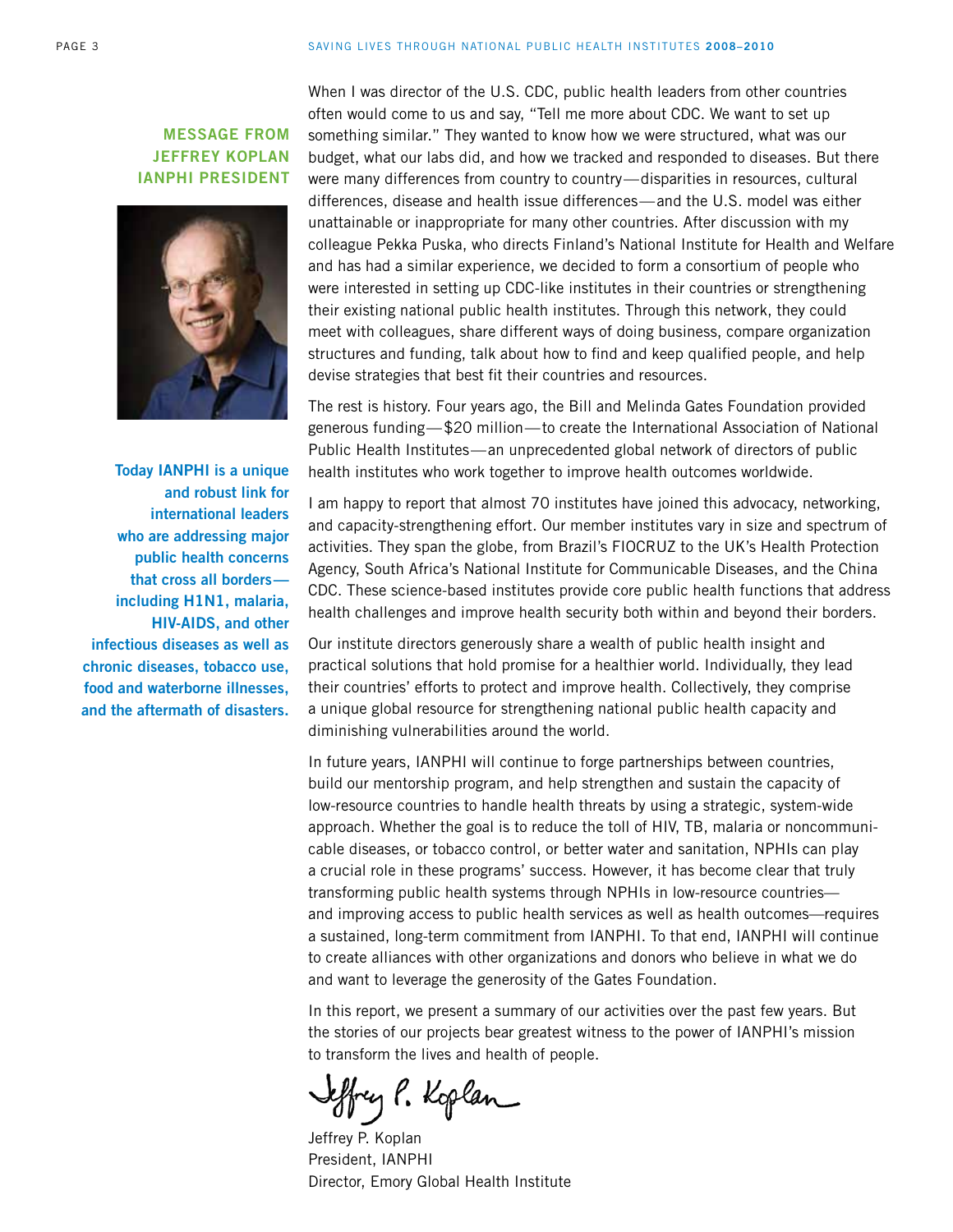page 4 Saving Lives through National Public Health Institutes **2008–2010**

**I** ANPHI's members believe that their collective history, knowledge, and scientific and policy expertise are a powerful force for transforming public health systems ANPHI's members believe that their collective history, knowledge, and scientific in low-resource countries. IANPHI projects involve four steps:

- Strategic planning linked to national goals. Government stakeholders develop an organizational structure and essential functions for an NPHI based on key health threats in the country. Typically plans include a five-year strategic plan, a human resources plan, and an infrastructure/equipment plan. IANPHI provides technical assistance for the process with benchmarking and policy expertise from its member institutes around the world.
- • **Policy change.** In most countries, government leaders develop legislation or a decree outlining the mission of the new NPHI and its organizational structure and functions.
- Funding plan. Based on priorities in its strategic plan, the country seeks support from potential donor-stakeholders for training, equipment, infrastructure, and other needs.
- **Project execution.** Strategic plans are implemented using funds and technical assistance from national governments, IANPHI, and other partners.

# HOW IANPHI HELPS COUNTRIES CREATE or strengthen NPHIs

This young Thai girl lives on the streets with her younger siblings and mother. She is among the countless children who may lead healthier lives, thanks to an IANPHI-funded project to strengthen regional capacity to detect and respond to emerging diseases in Bhutan, Cambodia, Laos, Myanmar, and Thailand.

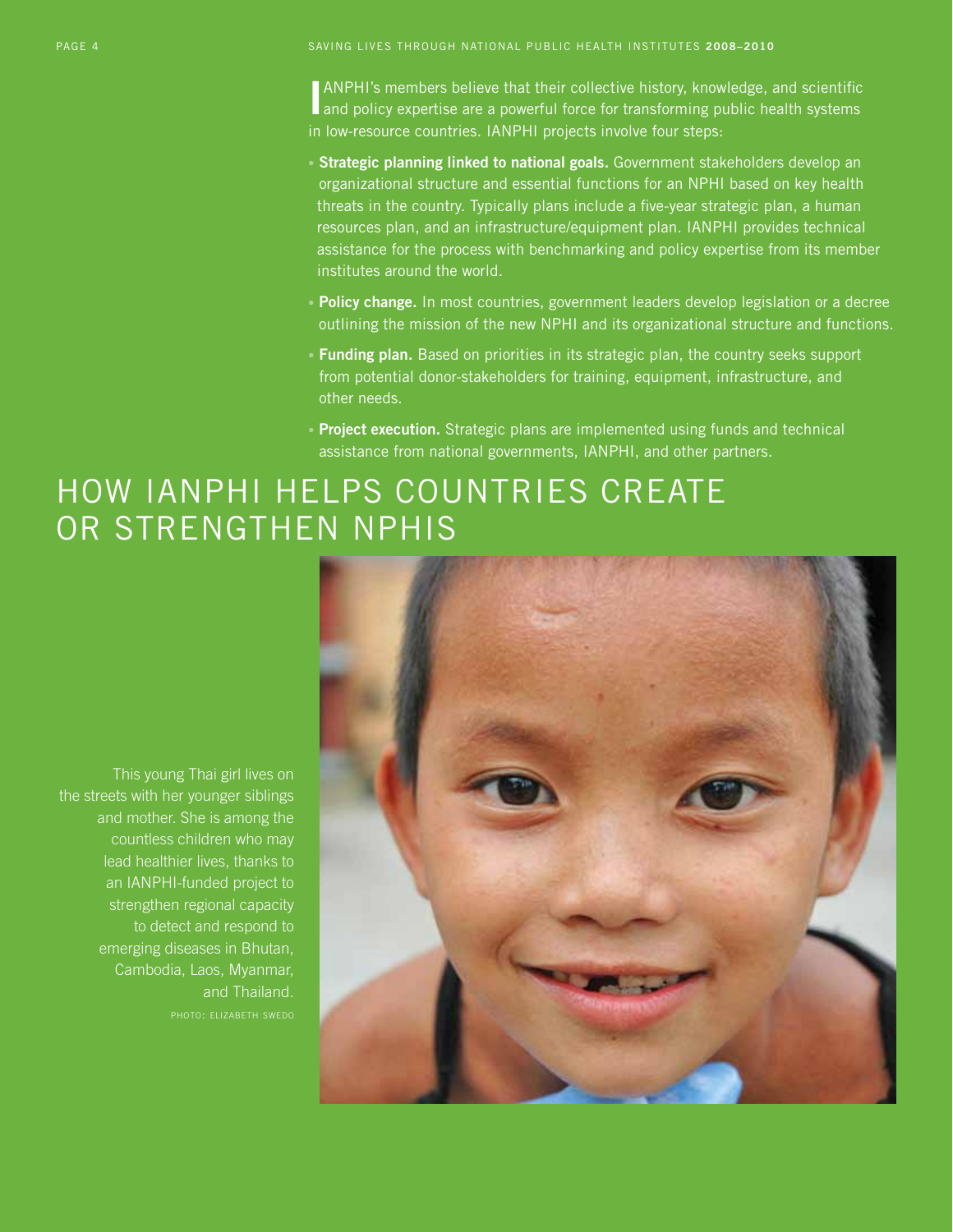### **Partnerships in Mozambique**



IANPHI, FIOCRUZ, and D4O recommended that this insectory, where malaria research is conducted, be moved to a safer location in a new planned facility for the Mozambique NIH.

In his travels with IANPHI to Mozambique—which has some of the world's poorest health outcomes and highest rates of HIV-AIDS, TB, malaria and n his travels with IANPHI to Mozambique—which has some of the world's infectious diseases—Scott Butler has witnessed the lack of capacity to meet other enormous public health needs in low-resource countries. "Many institutes need help at so many levels: from defining their mission to determining what facilities they need to support that mission and address key health threats," says the senior vice president of architectural giant HDR-CUH2A, a leader in the planning and design of advanced research and laboratory facilities, and the head of the company's philanthropic outreach, Design 4 Others (D4O).

IANPHI recruited Butler and D4O to consult with Mozambique's National Institute of Health (NIH), which has limited laboratory capacity and dangerous working conditions due to lack of biosafety standards. Without a central public health reference lab or adequate human resources, NIH cannot quickly identify major disease threats or outbreaks nor contain them.

Butler says D4O volunteers often must be creative and look for ways to reconfigure projects to deal with on-the-ground realities NPHI directors face—including lack of reliable power and water supplies as well as budgets that don't cover basic labs, medical equipment, and supplies. They need appropriate technology, infrastructure, and training to maintain and operate sustainable facilities. D4O helps upfront by planning and designing for free, then transitions to local architects who can integrate local standards and carry out the project.

While D4O provides pro bono services, access to funding to build capacity remains a struggle for many countries. D4O proved instrumental in that arena as well after more than 40 volunteers, in collaboration with partners from U.S. CDC, Brazil's FIOCRUZ, and IANPHI, helped Mozambique develop a conceptual design for an 8,000-squaremeter facility outside of Maputo. "Having a facility plan, along with a human resources plan, that people can see and be energized about is the best way to engage funding," Butler believes. "We can talk about the mission all we want, but people sit up in their seats when they can see a facility."

PEPFAR did take notice and in 2009, in collaboration with U.S. CDC, awarded \$9 million to the Mozambique INS for much-needed new administrative space and labs that will provide safer, more functional and productive work environments for research, surveillance, outbreak investigation and control, and training. The new building is one component of a comprehensive, five-year strategic plan that IANPHI has helped NIH draft. When implemented, it will result in the development of a fully functioning NPHI, including the necessary infrastructure, equipment, and human resources to tackle the public health challenges in Mozambique.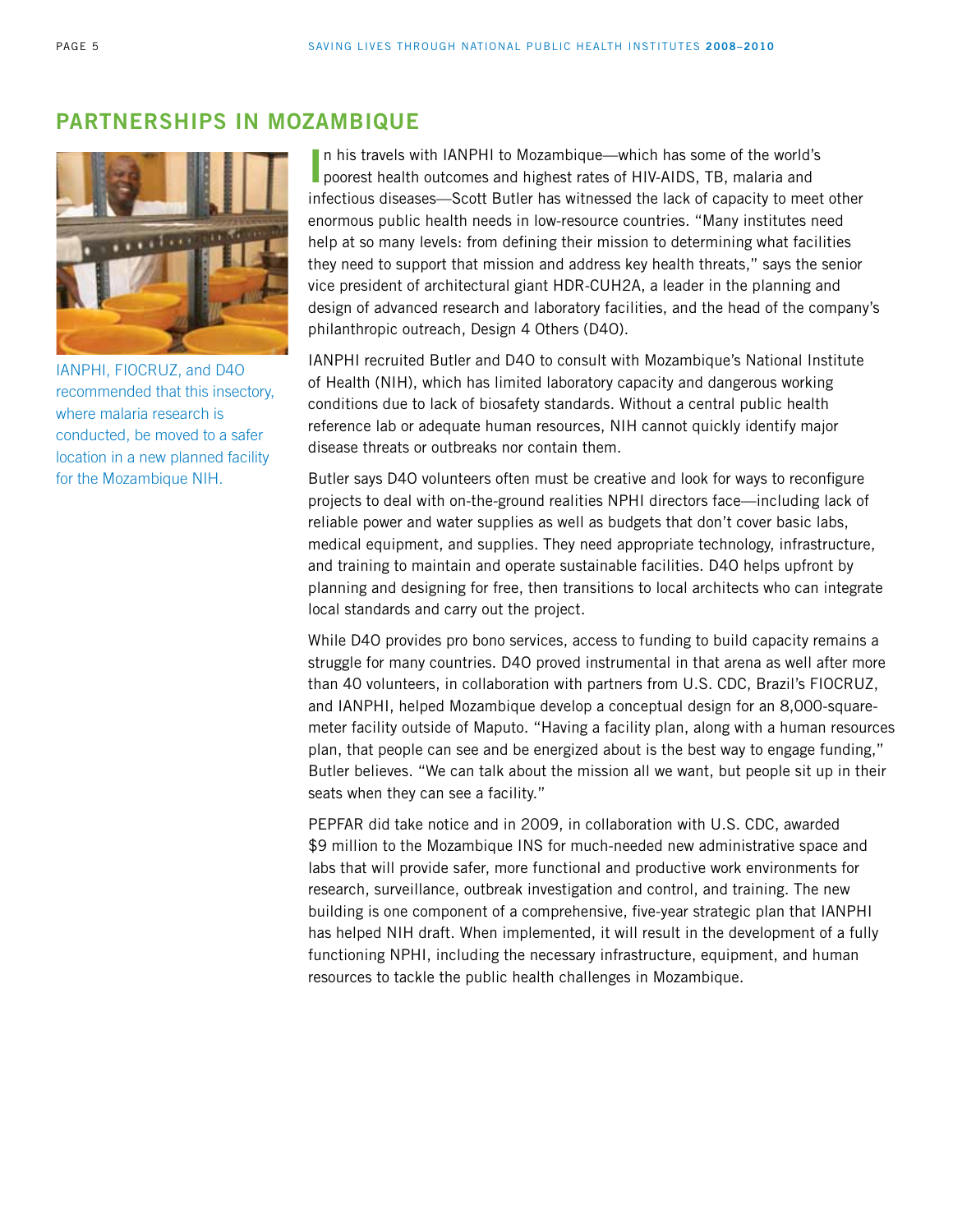## **Overcoming Great Odds in Guinea-Bissau**





Before and after views of the headquarters for Guinea-Bissau's newly created institute.

In 2008, civil war-torn Guinea-Bissau suffered the ravages of a cholera outbreak<br>that killed more than 200 people and sickened 14,000. Experts knew little about n 2008, civil war-torn Guinea-Bissau suffered the ravages of a cholera outbreak what caused the outbreak, how it spread, or how to put in place measures to prevent future outbreaks. International agencies were swift to commit resources and expertise to contain the epidemic, but Guinea-Bissau personnel lacked the training and skills to coordinate a response.

This tragedy underscored the gravity of loss in Guinea-Bissau, where the average life span is 40.5 years. Supplies of electricity, water, and food there are severely limited, housing conditions are precarious, roads are generally unpaved, and open sewage canals are common. Even in the face of those daunting constraints, the Ministry of Health is committed to improving the national public health system under the leadership of Drs. Augusto Paulo Silva and Amabelia Rodrigues, who now heads the Guinea-Bissau National Institute of Public Health (INASA). IANPHI, with technical assistance from Brazil's FIOCRUZ, led efforts to bring together the country's disjointed public health system into a new NPHI that links its National Laboratory of Public Health, the Bandim Health Project (field epidemiology), the Ministry of Health's epidemiology unit, and the National School of Public Health. With IANPHI support, the ministry has renovated the partially destroyed headquarters and is equipping the national lab. The new institute in Guinea-Bissau will strengthen core public health functions including laboratory science, data collection and analysis, disease outbreak monitoring, and training.

As the first donor to the new institute, IANPHI has leveraged funds from the World Bank, WHO, and the governments of Brazil, China, and Portugal, which have provided lab equipment, phones, computers, generator fuel, library materials, and human resource consultation. This first step in centralizing Guinea-Bissau's public health administration and developing infrastructure allows the country to be better prepared for and provide more timely responses to health threats.

### **Combatting MDR-TB in Nigeria**

**"Now we can boldly say that MDR-TB is being treated in Nigeria. We say a big thank you to IANPHI which gave us the grant to develop the capacity to carry out research that permitted development of a science-based national program."**

> **Dr. Oni Idigbe** *NIMR Director of Research*

**A**frica's most populous country has a high prevalence of HIV, TB, and HIV-TB **Co-infection but, until recently, no national capacity to identify or treat drug**resistant TB strains. An IANPHI grant, leveraging funds from other donors, has put Nigeria on the fast track to identifying MDR-TB cases—and reducing deaths—in the country. The Nigerian Institute for Medical Research (NIMR) equipped and trained staff to use the new WHO-approved Hain assay for rapid detection of INH- and rifampin-resistant MDR-TB and found that 6.1% of patients had organisms that were resistant to both.

NIMR is using additional IANPHI funds and other partner contributions (such as an instrument to perform liquid cultures, a power generator, and a vehicle to transfer samples) for lab expansion and more training. Other partners include the U.S. CDC, South Africa's National Institute for Communicable Diseases, Hain Lifescience, and the Harvard School of Public Health. As one of the first institutes to conduct national surveys using the Hain assay, Nigeria's approach holds promise for other developing countries and has attracted the attention of WHO efforts to eliminate TB around the world.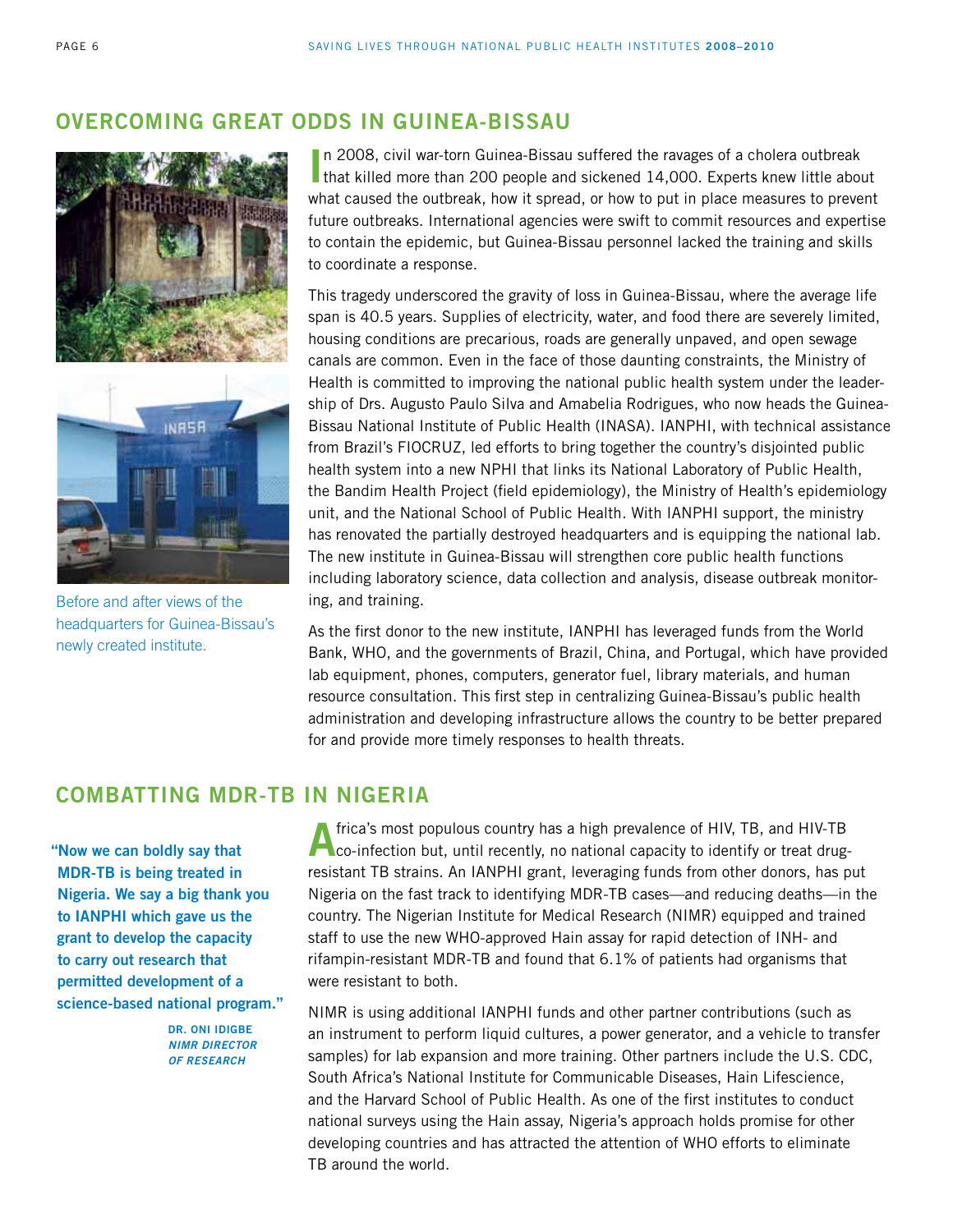### **Learning by Example: The IANPHI Mentorship Program**



Dr. Mushtuq Husain of Bangladesh is already reaping the benefits of the mentorship program.

**"It is tremendously satisfying to see IANPHI's progress in moving this program forward to link such accomplished public health professionals and promising leaders. Their work together— IANPHI, mentors, and mentees will affect the health of thousands."**

> **Dr. David Heymann** *Chairman of the Board, UK Health Protection Agency, former WHO Assistant Director General*

**M**edical epidemiologist Amabelia Rodrigues is molding a new public health institute In Guinea-Bissau despite huge obstacles in a country that is trying to pull itself out of the chaos of civil war. In Mozambique, Fátima Omar Mecupa is developing new human resource and strategic plans for her institute and hopes to implement a quality management system. Dr. Busarawan Sriwanthana is a microbiologist in Thailand's National Institute of Health who is taking on new responsibilities as a deputy director for technical affairs. Dr. Mary Mayige wants to enhance her ability to serve as coordinator for a newly established NIMR project in noncommunicable disease surveillance and control in Tanzania. Dr. Mushtuq Husain of Bangladesh's Institute of Epidemiology, Disease Control and Research wants more training in scientific writing and opportunities to publish and present.

These five promising public health professionals are the first in IANPHI's Mentorship Program, which pairs experienced public health professionals and promising current or potential national public health institute (NPHI) leaders. NPHIs are particularly important in low- and middle-resource countries because they can provide an antidote to brain drain and a career home for public health professionals.

The Mentorship Program is part of an ongoing IANPHI effort to build human capacity and provide a career path for public health professionals through training in strategic leadership and management. Part of this commitment involves providing current and future NPHI leaders with the public health tools, training, and support they need to develop their full potential. The IANPHI Mentorship Program is funded by a generous gift from Dr. David Heymann, derived from a Heinz Family Foundation award and through the Better World Fund.

The program is already seeing results. Husain, with guidance from mentor Omar Khan, director of global health at the University of Vermont, crafted a sucessful proposal to present the results of his research, "Cross-sectional survey on obesity in a megacity (Dhaka, Bangladesh)," at the 9th International Conference on Human Health.

# **Transforming capacity to prevent chronic diseases in Tanzania**



Chronic diseases, including those associated with tobacco use, account for 60% of all deaths worldwide. photo: michael barrientos

The burden of noncommunicable diseases (NCDs) is increasing, but limited data collection exists for NCDs and risk factors such as tobacco use. IANPH is working with the National Institute for Medical Research (NIMR) in Tanzania to develop strategies that will allow NIMR to take on major new responsibilities in NCD surveillance and control and possibly layer NCD surveillance onto existing infrastructure for infectious diseases.

A pioneer in Africa in establishing the national Integrated Disease Surveillance and Response system for infectious diseases, NIMR now plans to be a forerunner on the continent in the field of chronic disease surveillance. Work is in progress to begin facility- and community-based surveillance in pilot projects, complemented by development of prevention efforts. NIMR leaders expect to gain valuable experience through this project that can be applied to other NPHIs hoping to add NCD functions. Partners in this project are Finland's THL and architects HDR CUH2A's Design 4 Others.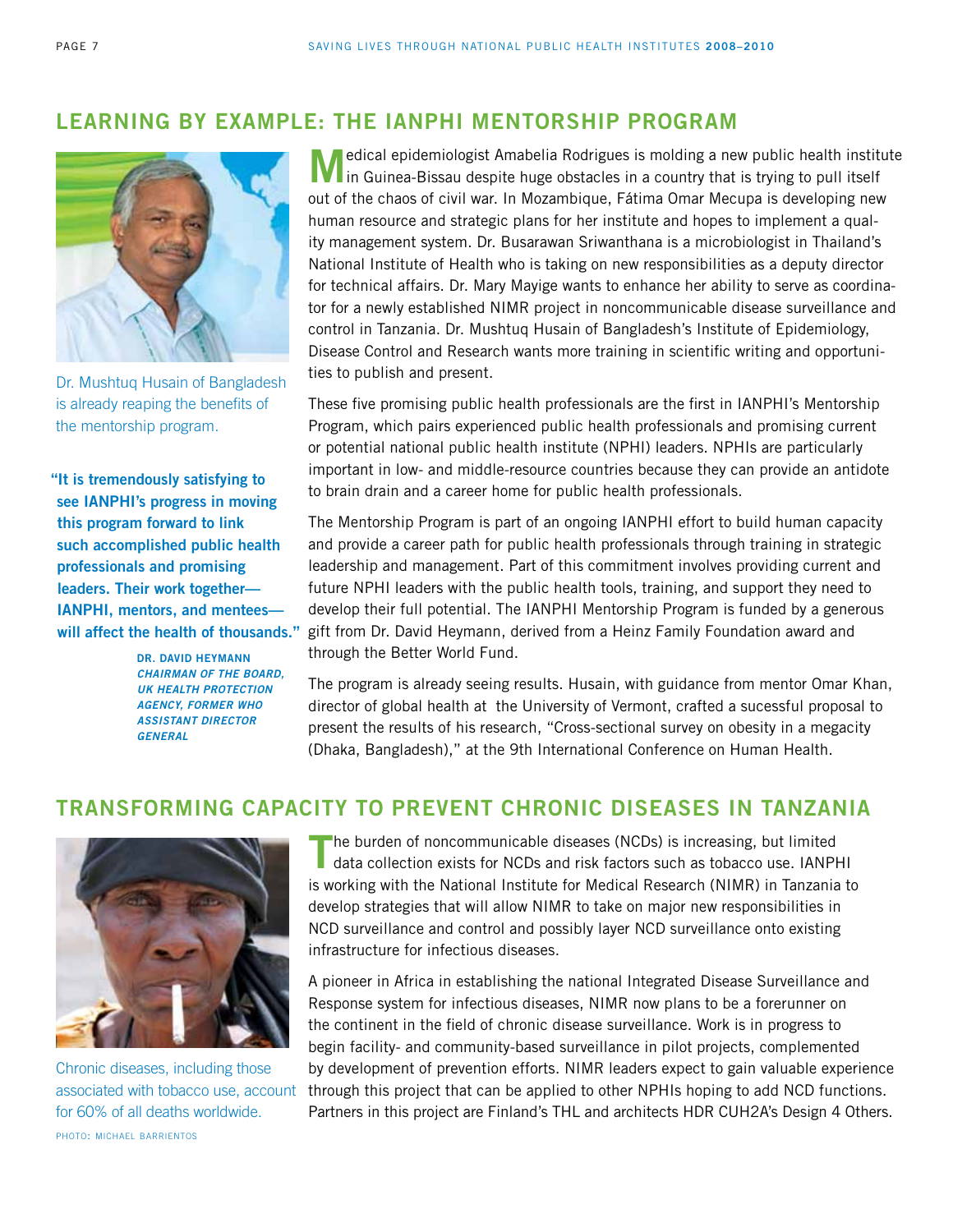# **Learning How to Fish: Grant Writing in Uganda**



At the African regional grant writing workshop, researchers such as Josephine Birungi of Uganda learned how to make ideas concrete and turn them into successful proposals for funding. photo: j.d. scott

In her role as research manager for South Africa's National Health Laboratory<br>Service, Lea Steenberg advises new researchers who are doing their first applications n her role as research manager for South Africa's National Health Laboratory to local funders. Most of her suggestions draw from strategies shared at IANPHI's first regional grant writing and grant management workshop. In Kenya, Lucas Otieno incorporated the lessons learned into the budgeting process for two clinical research studies, which have received more than \$1 million (USD) each in funding from public/private partnerships.

Steenberg and Otieno were among some 70 researchers and financial management staff who learned the art and science of creating compelling cases for funding during the workshop in Kampala, Uganda. It was designed to guide participants through the entire project development and grant writing process by helping them prepare a grant proposal, identify sources of funding, develop strategies for approaching funders, ensure successful management of the funded work, and have a framework for proposing work on their own in the future. Working in teams, they generated 23 proposals that covered topics ranging from screening medicinal plants in vitro to treat TB, to studying the effects of reminder strategies on adherence to antiretroviral therapy in children, to evaluating concomitant infections of malaria and arboviruses.

The hands-on event, hosted by the Uganda Virus Research Institute (UVRI), IANPHI's member institute in Uganda, drew representatives from each of IANPHI's member institutes in the region as well as researchers and program managers from UVRI's partner agencies. The meeting was co-sponsored by IANPHI, UVRI, the European and Developing Countries Clinical Trials Partnership, and the pharmaceutical industry's Global Health Progress initiative.

### **Planning for Emergencies in Ethiopia**



Enhanced lab capacity to better respond to outbreaks is a top priority of EHNRI.

**W**hen scores of Ethiopians recently became sick and died from contaminated cooking oil, the Ethiopian Health and Nutrition Research Institute (EHNRI) was unable to test the oil directly for toxins, relying instead on feeding it to animals. Ethiopia lacked an emergency preparedness plan for its 75 million citizens, and lack of critical laboratory equipment constrained its ability to respond to public health threats from water and food-related toxins..

Today, Ethiopia's Minister of Health has made it a top priority to develop EHNRI into a comprehensive NPHI with enhanced laboratory capacity to handle outbreaks. IANPHI's support includes the creation of an emergency operations center and laboratory. Project partners and collaborators include WHO, which is providing expertise on emergency response preparedness planning; the U.S. CDC, which has based its FELTP at EHNRI and is providing technical assistance on emergency preparedness; and the Association of Public Health Laboratories, which is actively involved in strengthening laboratory components. IANPHI members from Norway and the Netherlands provide technical assistance and training. Perkins+Will, a U.S.-based architectural firm, is designing the new emergency operations center.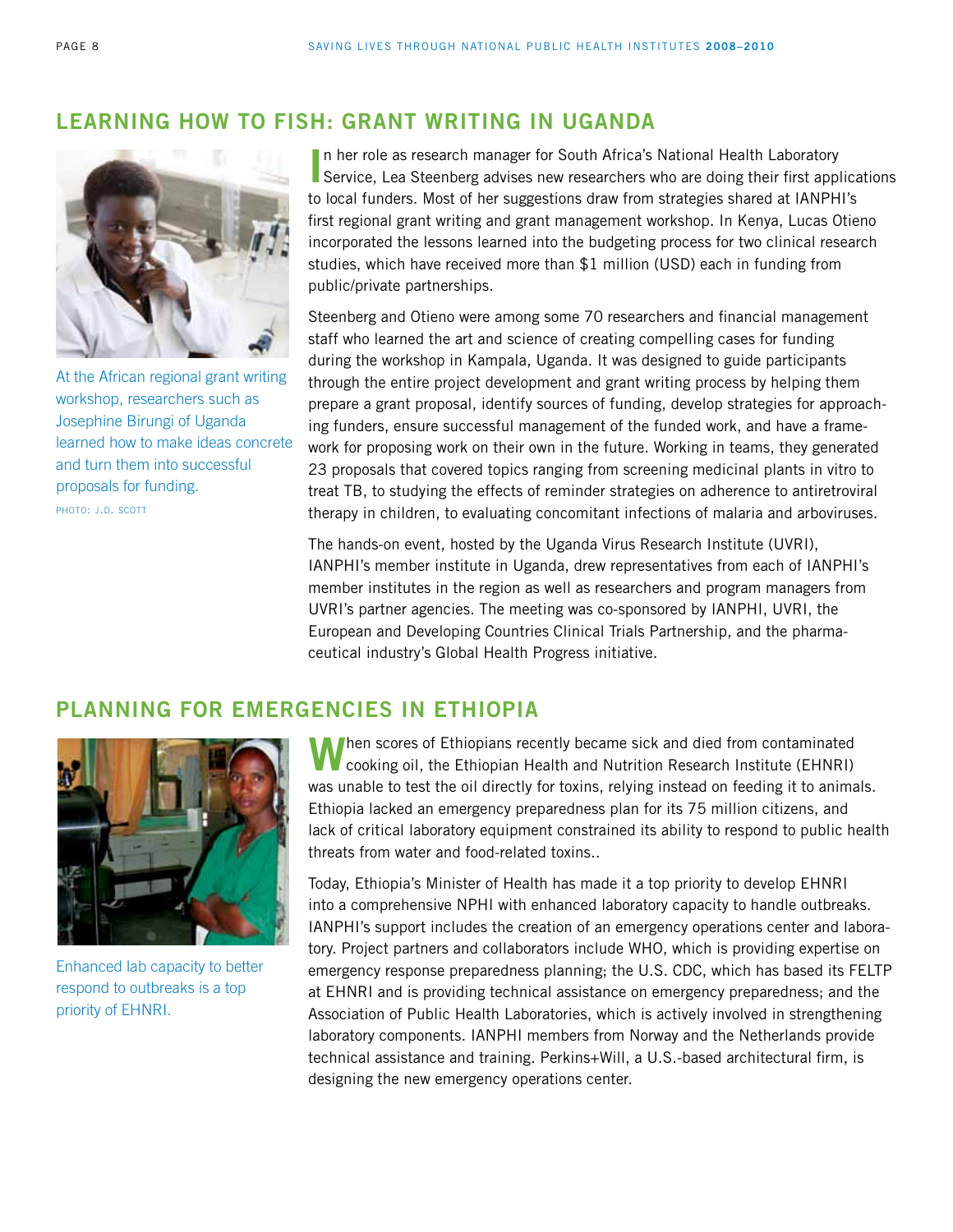**"Because of IANPHI, we are not alone and isolated in our institutes. The risks are global and so must be the answers."**

> **Muhammed Hassar,** *Director Pasteur Institute of Morocco*

# Our Progress at a Glance

In Togo, infant mortality is high, life expectancy is low, and many children have been orphaned by HIV/AIDS. Despite an underfunded public health sector, Togo's leaders believe that only a comprehensive approach can meet the country's many public health challenges. IANPHI long-term projects in Togo and other lowresource countries strengthen core public health functions and help attract international donors and other partners.

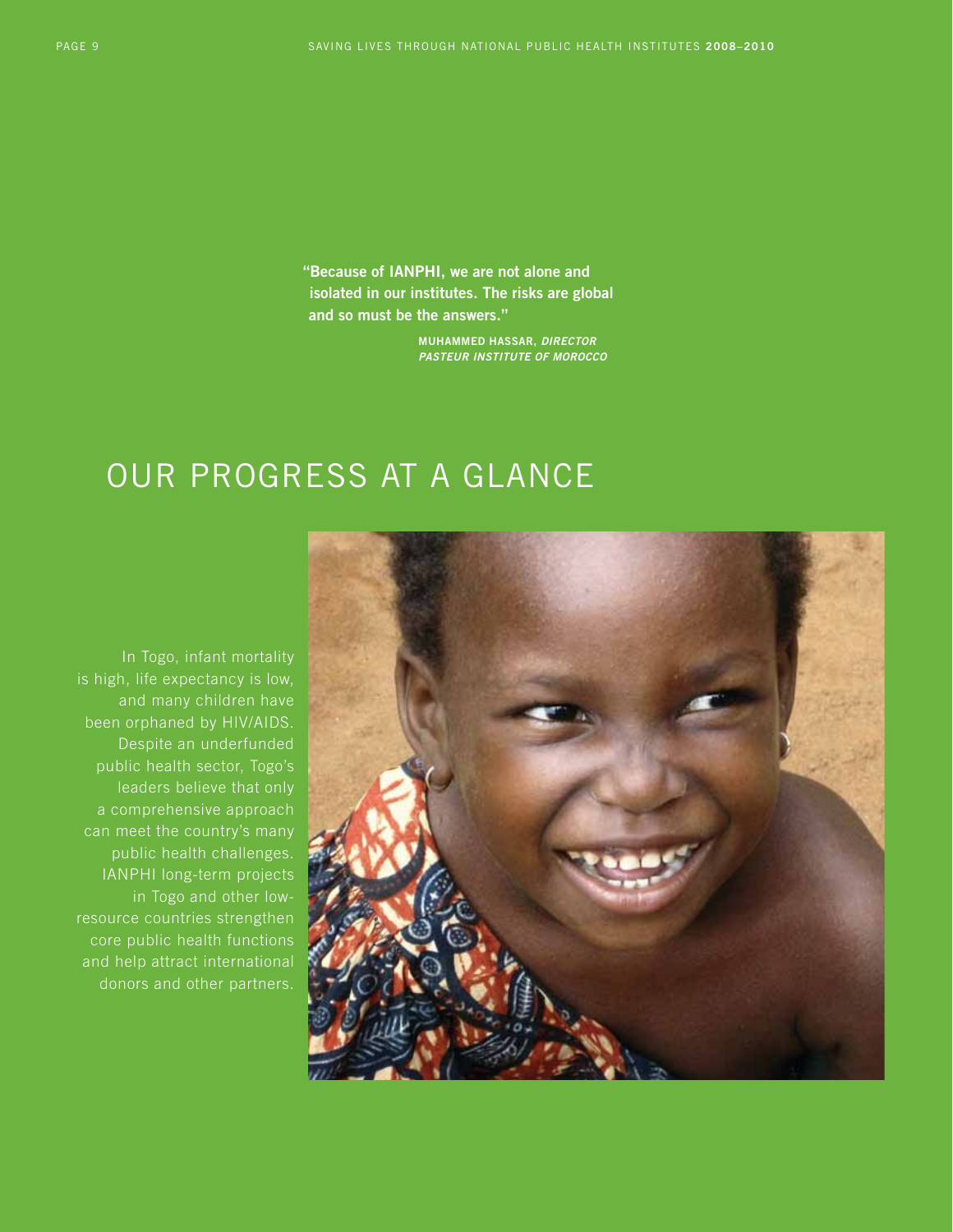# Our Progress at a Glance

- IANPHI membership has nearly doubled since 2006 to almost 70 member institutes, many from low-resource countries.
- Member institutes now represent more than 60% of the world's population.
- IANPHI has awarded more than 35 grants in 25 countries. Our projects span the world's geography and public health issues, from post-flood disease surveillance in Bangladesh to molecular epidemiology to combat MDR-TB in Nigeria to chronic disease prevention in Tanzania.
- Our grant assistance model promotes peer assistance, sustainability, and leveraging from other donors. We have launched an advocacy program for building a systems approach to the health threats of the world, created partnerships between high and low-resource countries (north-south collaboration), between low-resource countries (south-south collaborations), and partnered with WHO, PEPFAR, the World Bank, and others.
- IANPHI's initial investments in planning and organizational design have leveraged \$311,5400 in in-kind donations from member institutes and private sector donors and leveraged more than \$13.5 million in funds from other donors for project sites in Guinea-Bissau, Mozambique, and Morocco.
- One new institute—Guinea-Bissau's INASA—was created due to efforts initiated by IANPHI. Nine others are on the drawing board or will be expanded as a result of our health system strengthening projects.
- IANPHI has established ongoing south-south collaborations between institutes in developed and developing countries—for example Brazil and Mozambique to support their technical and organization development.
- We have built a strong alliance with WHO which now adds its voice to the growing chorus for public health system strengthening to deal with health threats.
- IANPHI initiated its Mentorship Program in 2008. Today, five veteran public health professionals help guide five rising stars in developing countries.
- We encouraged networking through annual meetings in Bilthoven, Netherlands, in 2008; Johannesburg, South Africa, in 2009; and Atlanta, USA, in 2010. Topics ranged from H1N1 influenza to risk communications, International Health Regulations, conflict management, strategic planning, and disaster preparedness.



IANPHI works to advocate for better health outcomes and strengthen capacity to ensure healthy futures. photo: rebecca hartz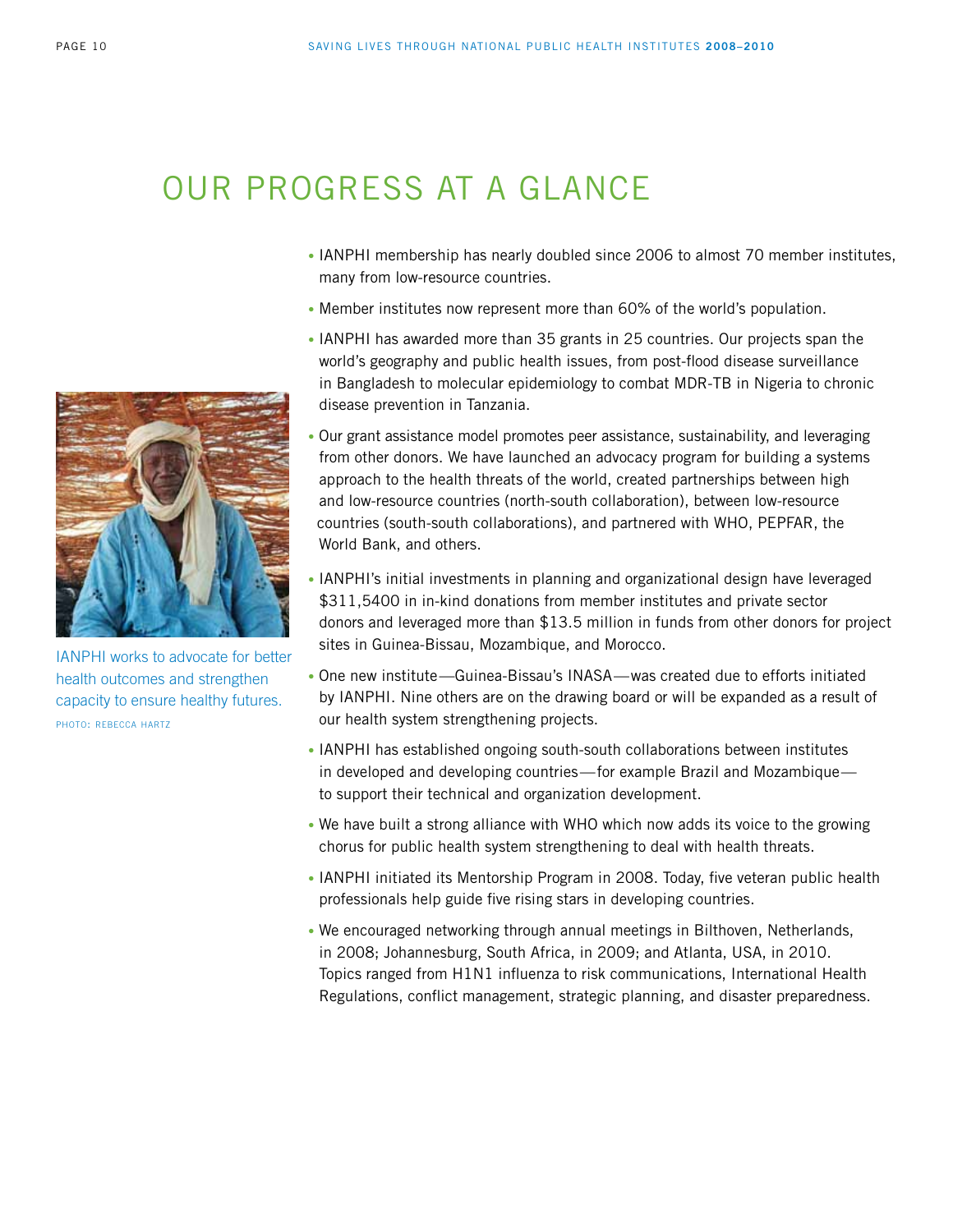**"Information sharing and collaboration among NPHIs lead to faster responses and more informed decisions in times of crisis."**

> **Dr. Paulo Buss,**  *former president of Brazil's FIOCRUZ*

- In April 2008, IANPHI held the first regional meeting in Africa, targeting NPHI directors from English-speaking African countries. Hosted by South Africa's National Institute for Communicable Diseases in Johannesburg, the workshop offered instruction and coaching in strategic leadership. In 2009 and 2010, every region represented in IANPHI—Africa, Asia, Europe, and the Americas—met during IANPHI annual meetings to discuss shared concerns and future directions.
- In addition to our research and contributions to the scientific literature, IANPHI continued to provide practical tools for NPHI directors and other public health officials to assess and measure public health systems in their countries.
- The IANPHI Framework for the Creation and Development of National Public Health Institutes, developed through a task force of IANPHI members, provides a road map for those interested in creating or strengthening NPHIs. This outlines the core functions of public health institutes and has created a common understanding of a 21st century NPHI.
- IANPHI case studies illustrate the varied historical and political beginnings of key NPHIs and provide new perspectives on the various ways in which public health institutes developed in nations around the world. These perspectives and the personal insights of the institute directors are helpful when considering expanding or improving NPHIs and are a unique source of benchmarking information.
- IANPHI sponsored a grant-writing workshop in Uganda, which provided more than 70 attendees opportunities and information to improve their skills and contribute to the sustainability of their institutes. Participants have leveraged that information into grants worth millions.
- The importance of institutional capacity building is emphasized in a recent publication from the Institute of Medicine which highlights how IANPHI strengthens health systems by moving NPHIs forward along a continuum toward more technical depth and comprehensive capacity.



#### **Our global reach**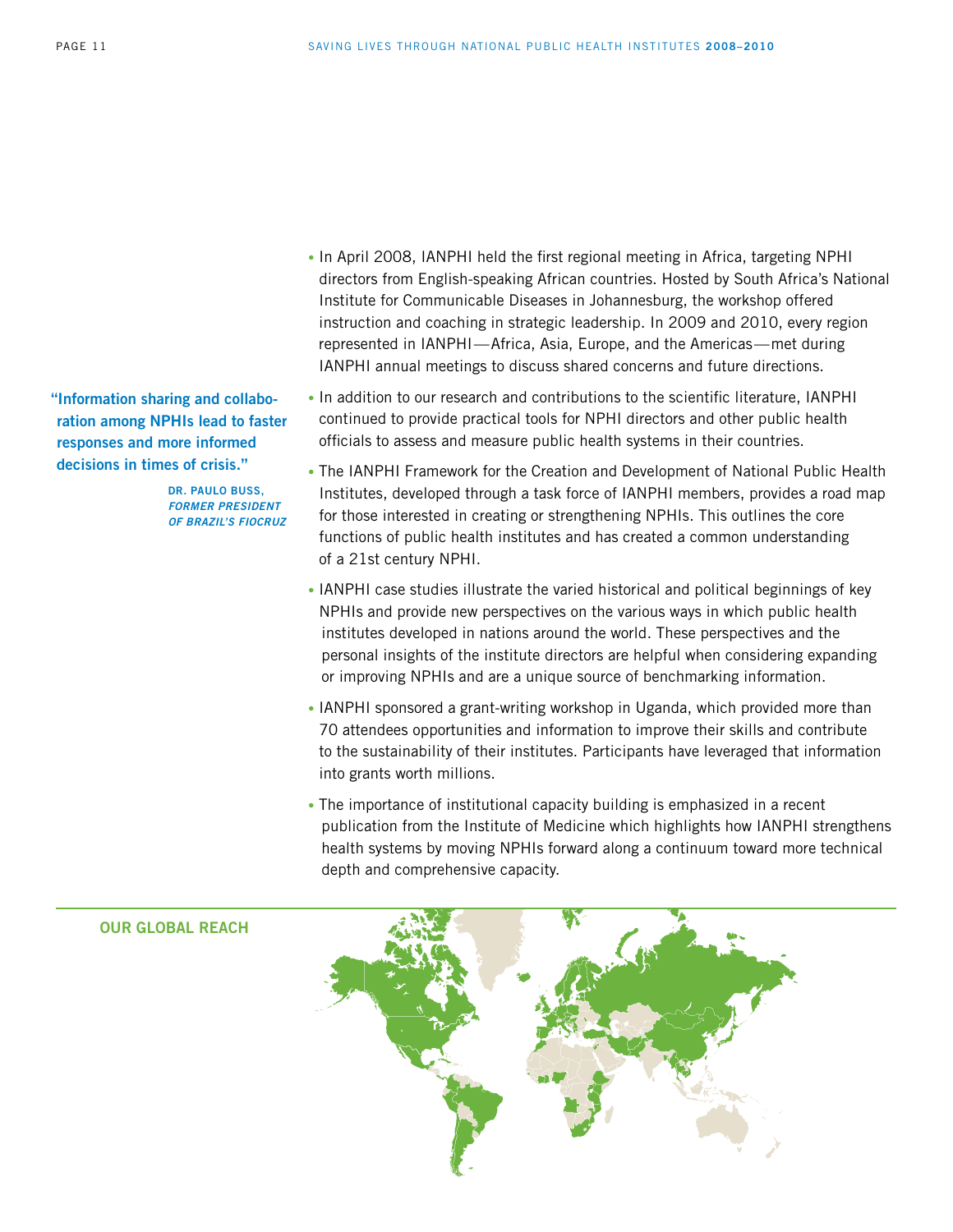# IANPHI Grants and Long-term Projects



IANPHI and its partners work with many low-resource countries to develop strategies to recruit, develop, train, and retain qualified leaders and staff.

photo: jd scott

IANPHI spearheads improvements in national public health systems through a peer-assistance model of grant support and efforts focused on NPHI advocacy, collaboration, and sustainability.

Afghan Public Health Institute

• Boost diagnostic capacity for diarrheal disease to reduce infant mortality

Bangladesh Institute of Epidemiology, Disease Control & Research (IEDCR)

- Collect data to inform decisions on typhoid vaccine
- Improve capacity to respond to floods and other emergencies
- Strengthen disease surveillance and outbreak response *(long-term project)*

Colombia Instituto Nacional de Salud

• Expand scope to include monitoring and prevention of NCDs

Cuba Institute of Tropical Medicine 'Pedro Kouri'

• Improve detection of influenza and other respiratory viruses

Ethiopian Health & Nutrition Research Institute (EHNRI)

• Develop core functions to expand from research institute to NPHI *(long-term project)*

Ghana Health Service

• Create new Ghana CDC *(proposed long-term project)*

Ghana Noguchi Memorial Institute for Medical Research

• Detect and treat Buruli ulcer

Guinea-Bissau National Institute of Public Health (INASA)

- Build financial management capacity at INASA
- Gather data to inform malaria control policies
- Transform the national public health system by creating a new NPHI  *(long-term project)*

Iran Institute of Public Health Research

• Minimize impact of natural disasters through preparedness and training

#### Malawi

• Proposal to develop a comprehensive NPHI *(proposed long-term project)*

Mexico Instituto Nacional de Salud Publica (INSP)

- Assess regional public health capacity and improve linkages
- Study postnatal depression and its impact on child development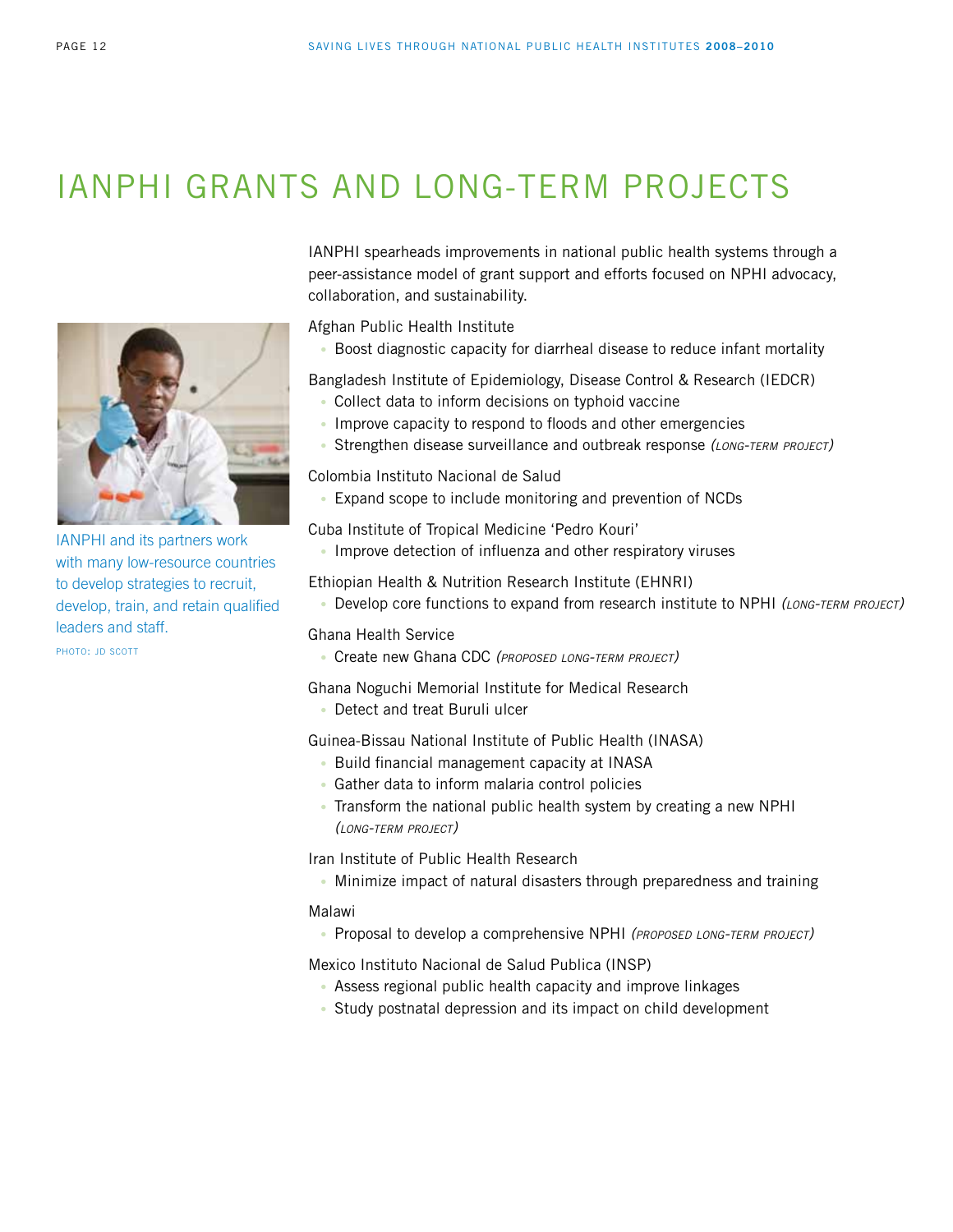**Since its creation in 2006, IANPHI has funded** 

**more than 35 projects in 25 countries.** 



IANPHI projects will reduce childhood disease and save lives. photo: brian chu

Morocco Pasteur Institute (IPM)

Morocco National Institute of Hygiene

• Plan for NPHI development *(long-term project)*

Mozambique National Institute of Health (NIH)

- Establish a comprehensive NPHI to strengthen public health delivery  *(long-term project)*
- Improve diagnosis to fight meningitis

Nigerian Institute of Medical Research (NIMR)

- Boost molecular epidemiology laboratory capacity to detect drug-resistant TB *(long-term project)*
- Establish external quality assurance program for HIV, TB, and malaria diagnosis
- Conduct noncommunicable disease research and prevention in Lagos slums

Peru Instituto Nacional de Salud (INS)

- Gather data for improved control of XDR-TB
- Provide training in rabies vaccine production to ensure adequate supplies

Serbia Institute of Public Health

• Build public health capacity in alcoholism prevention

Tanzania National Institute for Medical Research (NIMR)

• Expand expertise and capacity to monitor and prevent NCDs *(long-term project)*

Thailand National Institute of Health

- Conduct cholera research in Thailand and Laos PDR
- Link national public health resources to improve disease detection and response
- Provide quality assurance training
- Spark regional collaboration and capacity for laboratory-based disease detection

Togo National Institute of Hygiene (INH)

• Establish a comprehensive NPHI *(proposed long-term project)*

Uganda Virus Research Institute (UVRI)

- Launch a capacity strengthening initiative
- Improve rotavirus diagnostics to guide decisions on vaccine introduction
- Transform capacity for public health response and partnerships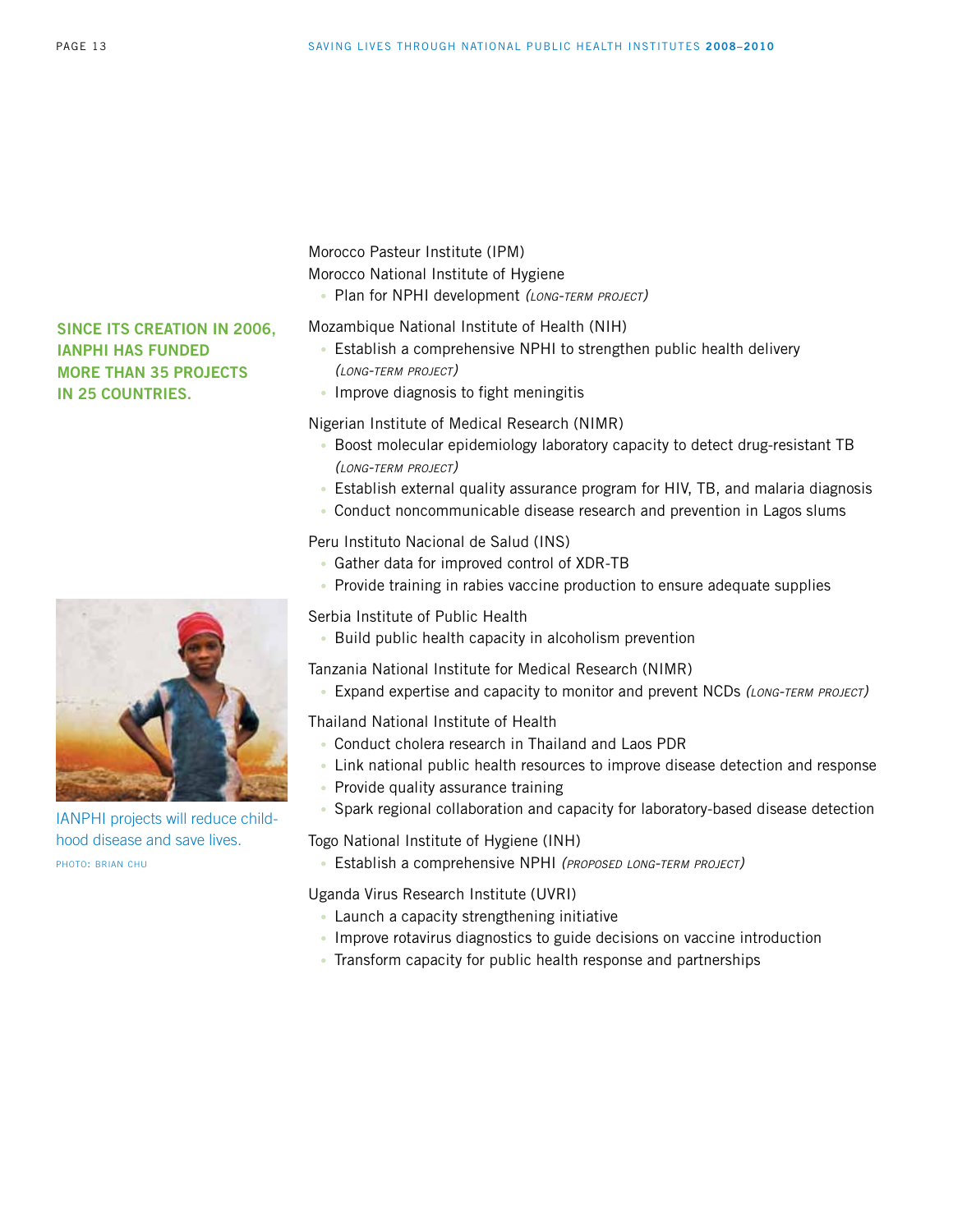# LEADERSHIP

#### **ianphi executive board**

The IANPHI Executive Board provides policy oversight from respected leaders of NPHIs from around the world.

Jeffrey P. Koplan *President*  Director, Emory University Global Health Institute USA

### Pekka Puska

*Vice President*  Director General, National Institute for Health and Welfare (THL) Finland

PAULO BUSS President, Oswaldo Cruz Foundation/FIOCRUZ Brazil

Mohammed Hassar Director, Pasteur Institute Morocco

Tsehaynesh Messele Director General, Ethiopian Health and Nutrition Research Institute Ethiopia

Pathom Sawanpanyalert Director General, National Institute of Health **Thailand** 

Barry Schoub Executive Director, National Institute for Communicable Diseases South Africa

Geir Stene-Larsen Director General, Norwegian Institute of Public Health Norway

Wang Yu Director General, China CDC

#### **emeritus members of the ianphi executive board**

ONI IDIGBE Former Director General, Nigerian Institute of Medical Research NIMR Director of Research Nigeria

Marc Sprenger **Director** European Centre for Disease Prevention and Control Former Director, RIVM **Netherlands** 

JAROSI AV VOLF Former Director, National Institute of Public Health Czech Republic

#### **ianphi secretariat**

The IANPHI Secretariat—co–located in Atlanta, USA, and Helsinki, Finland—is responsible for day-to-day operations of IANPHI.

Teija Kulmala Secretary General IANPHI Finland Secretariat, National Institute for Health and Welfare (THL) 358.40.5942488 teija.kulmala@thl.fi

Courtenay M. Dusenbury **Director** IANPHI U.S. Secretariat, Emory Global Health Institute 404.727.1433 cdusenb@emory.edu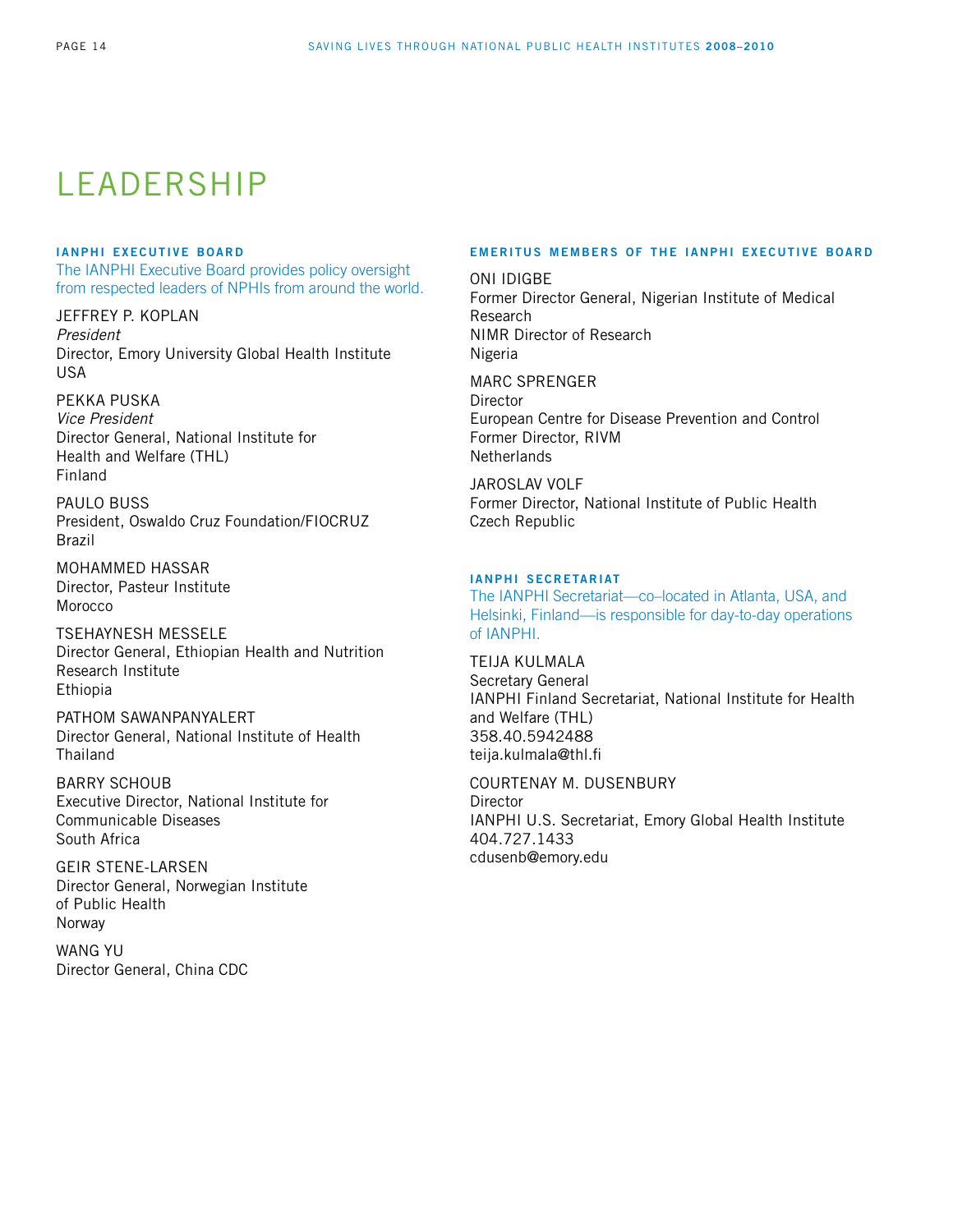**Afghanistan** Afghan Public Health Institute **Albania** Institute of Public Health **Angola** Instituto Nacional de Salude Publica **Argentina** Administración Nacional de Laboratorios e Institutos de Salud (ANLIS) **Bangladesh** Institute of Epidemiology, Disease Control & Research (IEDCR) **Belgium** Scientific Institute of Public Health **Brazil** FIOCRUZ **Cambodia** National Institute of Health **Canada** Public Health Agency of Canada **Chile** Instituto de Salud Pública de Chile **China** China CDC **Colombia** Instituto Nacional de Salud **Costa Rica** National Institute for Research on Nutrition and Health **Cote d'Ivoire** Institut National de Santé Publique **Croatia** National Institute of Public Health **Cuba** Institute of Tropical Medicine Pedro Kouri **Czech Republic** National Institute of Public Health (SZU) **Denmark** Staten Institut for Folkesundhed **Estonia** National Institute for Health Development **Ethiopia** Ethiopian Health & Nutrition Research Institute (EHNRI) **Finland** National Institute for Health and Welfare (THL) **France** Institut National de la Santé et de la Recherche Médicale (INSERM); Institut de Veille Sanitaire (InVS) **Germany** Robert Koch Institut **Ghana** Noguchi Memorial Institute for Medical Research **Hong Kong** Centre for Health Protection **Hungary** National Center for Epidemiology **Iceland** Public Health Institute of Iceland **Iran** Institute of Public Health Research **Ireland** Institute of Public Health in Ireland Ita**ly** Istituto Superiore di Sanità **Japan** National Institute of Public Health **Kenya** Kenya Medical Research Institute **Latvia** Public Health Agency **Macedonia** Republic Institute for Health Protection **Mexico** National Institute of Public Health **Moldova** National Scientific & Practical Center of Preventive Medicine **Mongolia** Public Health Institute of Ministry of Health **Morocco** Institut Pasteur du Maroc; National Institute of Hygiene

**Mozambique** National Institute of Health **Myanmar** National Health Laboratory **Netherlands** National Institute for Public Health & the Environment (RIVM) **Nigeria** Nigerian Institute of Medical Research (NIMR) **Norway** Norwegian Institute of Public Health **Pakistan** Faculty of Community Medicine, College of Physicians & Surgeons **Panama** Instituto Conmemorativo Gorgas de Estudios de la Salud **Peru** National Institute of Health **Poland** National Institute of Public Health **Portugal** Instituto de Higiene e Medicina Tropical; Instituto Nacional du Saúde (INSA) **Russian Federation** National Research Center for Preventive Medicine **Serbia** Institute of Public Health of Serbia **Slovenia** Institute of Public Health of the Republic of Slovenia **South Africa** National Institute for Communicable Diseases (NICD) **Spain** Instituto de Salud Carlos III **Sweden** National Institute of Public Health **Tanzania** National Institute for Medical Research (NIMR) **Thailand** National Institute of Health **Turkey** Refik Saydam Hygiene Center **Uganda** Uganda Virus Research Institute (UVRI) **United Kingdom** Health Protection Agency (HPA) **United States** Centers for Disease Control & Prevention (CDC) **Vietnam** National Institute of Hygiene & Epidemiology (NIHE)

#### **associate members**

**Guinea-Bissau** National Institute of Public Health (INASA) **Jordan** Ministry of Health

# Member Countries 2010

#### back cover

Access to clean water is a challenge that many countries in Africa face. Tanzania is no exception. This school has realized the importance of clean water in preventing the spread of disease. Tanzania is also exploring a model approach to preventing noncommunicable diseases. photo: jonathan sherrill